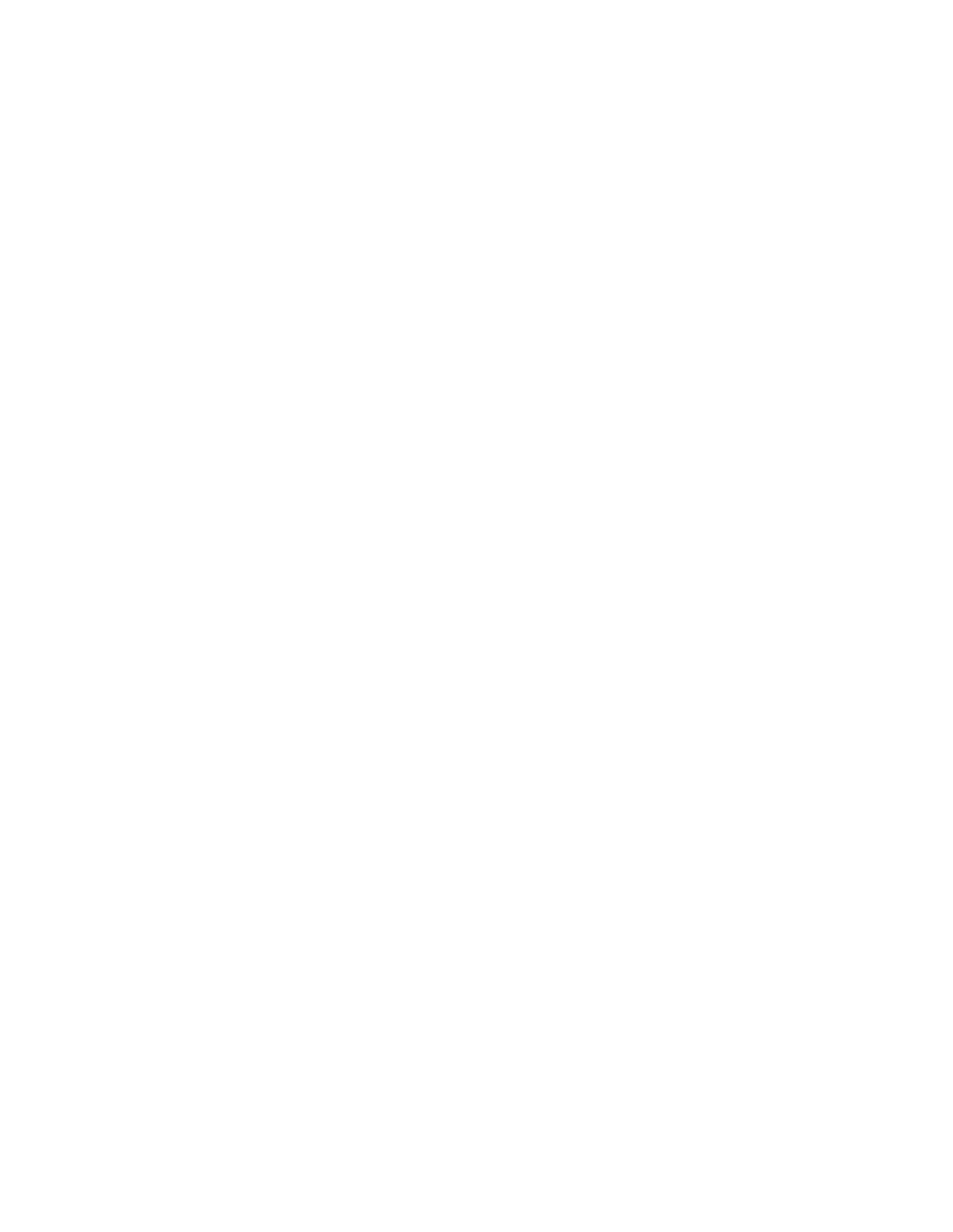## CONVEXITY OF THE FREE BOUNDARY FOR AN EXTERIOR FREE BOUNDARY PROBLEM INVOLVING THE PERIMETER

#### HAYK MIKAYELYAN, HENRIK SHAHGHOLIAN

ABSTRACT. We prove that if the given compact set  $K$  is convex then a minimizer of the functional

$$
I(v) = \int_{B_R} |\nabla v|^p dx + \text{Per}(\{v > 0\}), \ 1 < p < \infty,
$$

over the set  $\{v \in H_0^1(B_R) | v \equiv 1 \text{ on } K \subset B_R\}$  has a convex support, and as a result all its level sets are convex as well. We derive the free boundary condition for the minimizers and prove that the free boundary is analytic and the minimizer is unique.

#### 1. Introduction

1.1. The Problem. The following problem has been considered in [Maz]: given a bounded domain  $E \subset B_R \subset \mathbb{R}^n$  (R large), satisfying the interior ball condition, find a (local) minimizer of the functional

(1) 
$$
I(v) = \int_{B_R} F(|\nabla v|) dx + \text{Per}(\{v > 0\})
$$

over the set of functions  $\{v \in H_0^1(B_R)|v \equiv 1 \text{ on } E\}$ , where  $F \in$  $C^1([0, +\infty))$  is a positive convex function, with  $F(0) = 0$  and for some  $1 < p < +\infty$  and  $0 < \lambda < \Lambda < +\infty$ 

$$
\lambda t^{p-1} \le F'(t) \le \Lambda t^{p-1}.
$$

Here we set  $\text{Per}(\{v > 0\}) = +\infty$  if  $\chi_{\{u > 0\}} \notin BV(\mathbb{R}^n)$ . This problem is the one-phase exterior analogue of the problem introduced in [ACKS] for a functional with general convex function  $F(t)$  in the first term (in [ACKS] they treat the case  $F(t) = t^2$ .

It is easy to show that such a minimizer u is H-harmonic in  $\{u > 0\}$ , i.e.

$$
\Delta_H u := \operatorname{div}(H(|\nabla u|)\nabla u) = 0,
$$

where  $H(t) := t^{-1}F'(t)$  if  $t > 0$  and  $H(0) := 0$ .

Key words and phrases. Free boundary problems, mean curvature.

<sup>2000</sup> Mathematics Subject Classification. Primary 35R35.

The first author thanks Göran Gustafsson Foundation and ESF Programme on "Global and Geometric Aspects of Non-Linear PDE" for visiting appointments to KTH, Stockholm.

The second author is partially supported by Swedish Research Council.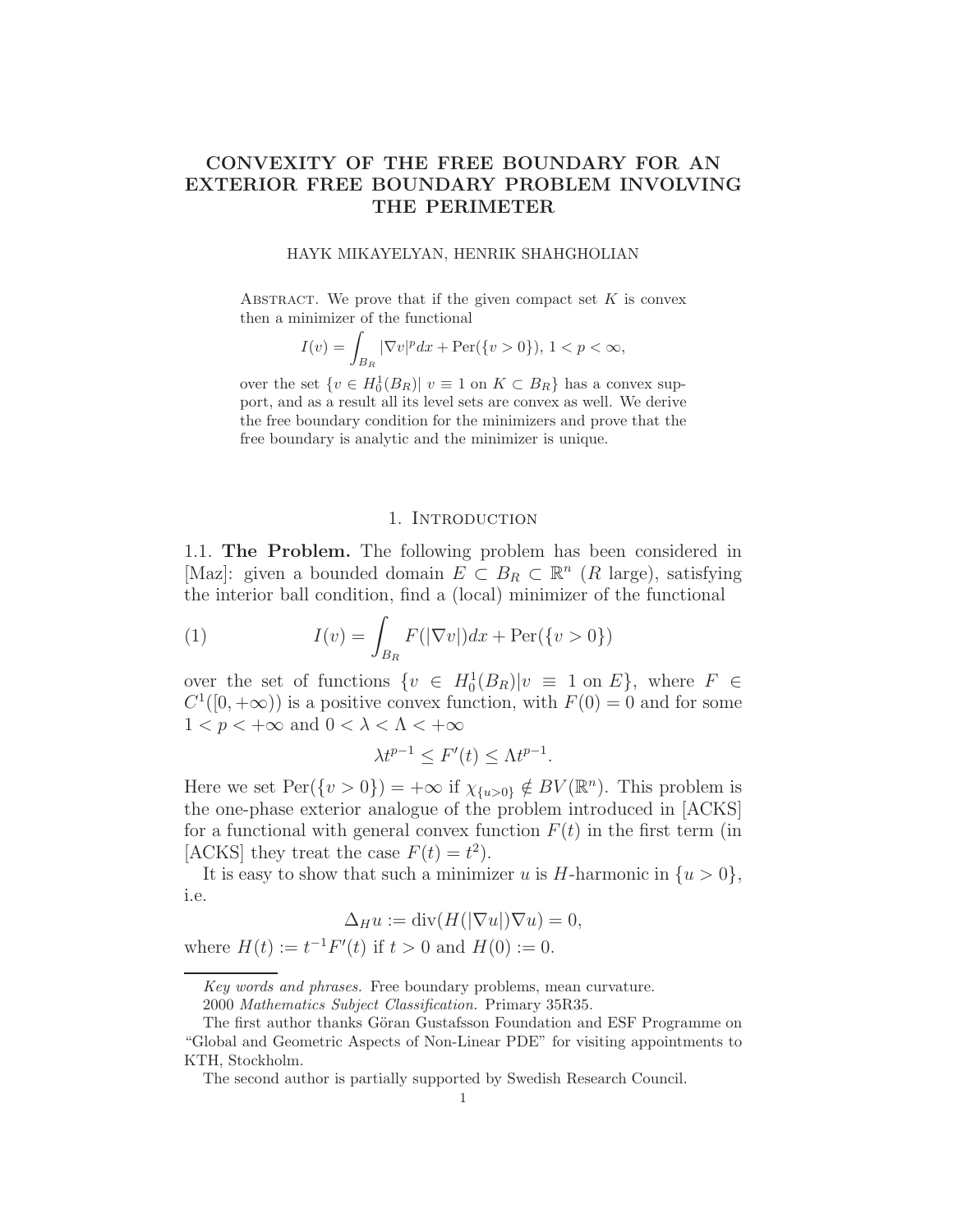It is proved in [Maz] that the minimizers are Lipschitz continuous. As in [ACKS] this yields that the free boundary is an almost minimal surface (the blow-up is a minimal cone) and that the reduced boundary is  $C^{1,\frac{1}{2}}$ .

In this paper, except of Section 2 , we restrict ourselves mainly on the case  $F(t) = t^p$ ,  $p > 1$ , i.e., the functional

(2) 
$$
I(v) = \int_{B_R} |\nabla v|^p dx + \text{Per}(\{v > 0\}),
$$

though we want to mention that the same ideas and methods will work in the general case (1) if we put some additional (rather weak) conditions on the function F.

The main result of this paper is the following theorem.

**Theorem.** If K is a convex set with  $C^{1, Dini}$  boundary and u is a minimizer of (2) then the set  $\{v > 0\}$  is also convex.

As we will see, this will prove that the free boundary is an analytic surface in case of convex  $K$ . We also prove the uniqueness of the minimizer.

1.2. Notations. In the sequel we use following notations:

| $\mathbf{R}_{+}^{n}$ | ${x \in \mathbf{R}^n : x_1 > 0}$                                    |
|----------------------|---------------------------------------------------------------------|
| B(z,r)               | ${x \in \mathbf{R}^n :  x - z  < r},$                               |
| $B_r$                | B(0,r),                                                             |
| $\chi_D$             | characteristic function of the set $D$ ,                            |
| $\partial D$         | boundary of the set $D$ ,                                           |
| $\Omega_u$           | $\{x \in \mathbf{R}^n : u(x) > 0\},\$                               |
| $\Gamma_u$           | $\partial\Omega_u$ the free boundary,                               |
| $\Gamma_u^*$         | $\partial^*\Omega_u$ the reduced boundary of $\Omega_u$ (see [EG]), |
| cov(U)               | the convex hull of the set $U$ ,                                    |
| $F^*$                | Legendre transform of the function $F$ , see Section 2.             |

#### 2. AN ENERGY ESTIMATE FOR  $H$ -HARMONIC EXTENSIONS

Assume  $E \in \Omega_1 \subset \Omega_2$ , where  $E, \Omega_1, \Omega_2$  are open and bounded subsets of  $\mathbb{R}^n$ , and that  $u_j$  minimizes the functional

(3) 
$$
J(v) = \int F(|\nabla v|) dx
$$

in the class of functions  $\{v \in H_0^1(\Omega_j) | v \equiv 1 \text{ on } E\}$   $(j = 1, 2)$ . Then we say that  $u_2$  is the H-harmonic extension of  $u_1$  from  $\Omega_1$  to  $\Omega_2$ .

We write

$$
v\Delta_H u = -H(|\nabla u|)\nabla u \nabla v + \text{div}(vH(|\nabla u|)\nabla u),
$$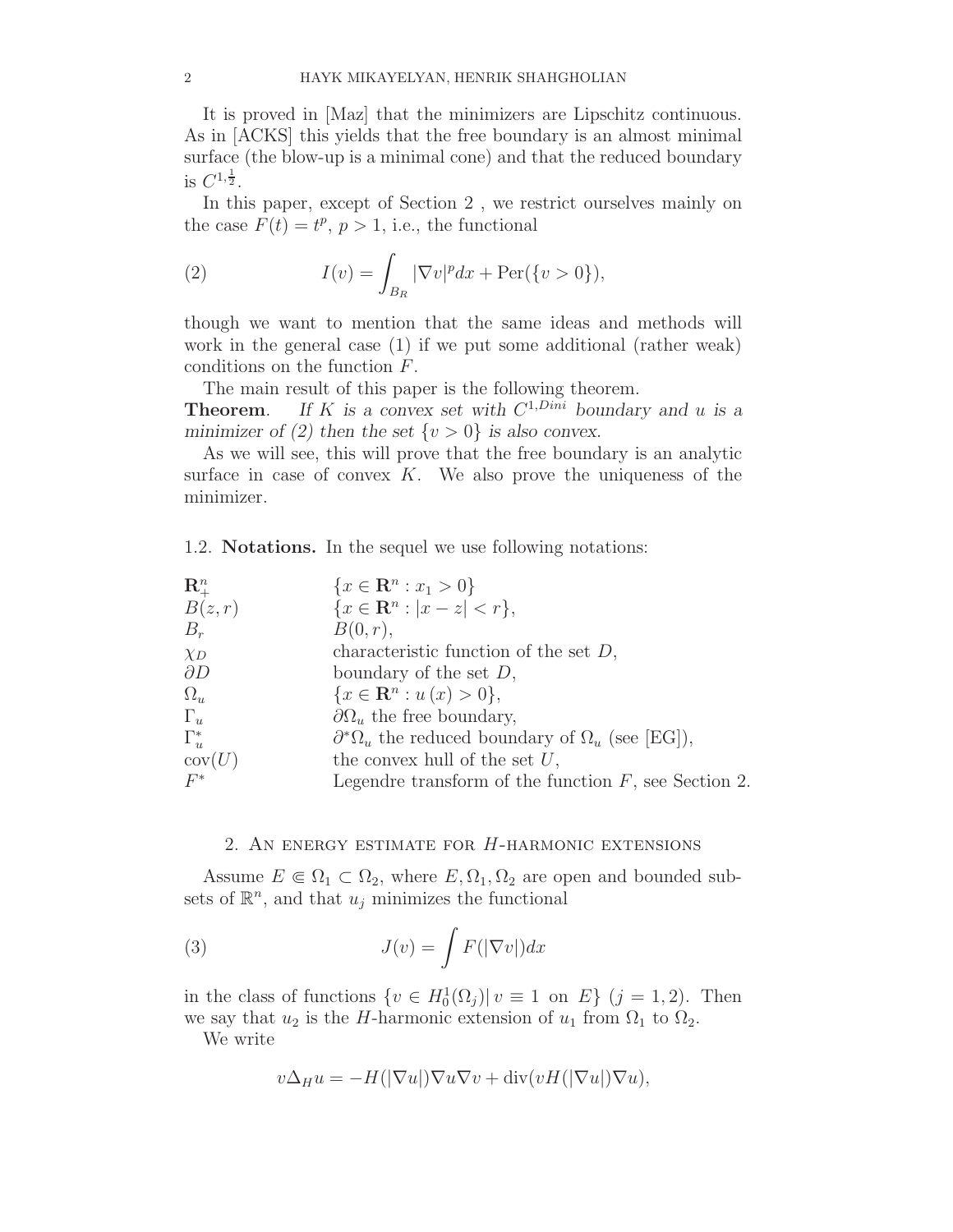and using Gauss' theorem we obtain

(4) 
$$
\int_{\Omega_2} H(|\nabla u_2|) \nabla u_2 \nabla (u_1 - u_2) dx =
$$

$$
- \int_{\Omega_2} (u_1 - u_2) \Delta_H u_2 dx + \int_{\partial \Omega_2} H(|\nabla u_2|) (u_1 - u_2) \partial_\nu u_2 dH^{n-1} = 0
$$

From here and that  $H(t) = t^{-1}F'(t)$  we have

$$
\int_{\Omega_2} F(|\nabla u_1|) - F(|\nabla u_2|) =
$$
\n
$$
\int_{\Omega_2} [F'(|\nabla u_2|) |\nabla u_2| - F(|\nabla u_2|)] + [F(|\nabla u_1|) - \frac{F'(|\nabla u_2|)}{|\nabla u_2|} \nabla u_1 \nabla u_2] dx.
$$

The integrand in the first brackets is equal to  $F^*(F'(|\nabla u_2|))$ , where  $F^*$ is the Legendre transform of  $F$ , i.e.,

$$
F^*(t) = \int_0^t g(s)ds,
$$

where  $g(s)$  is the inverse of the continuous and strictly increasing function  $F'(s)$ . What we used above is the so-called Young's formula

$$
tF'(t) = F(t) + F^*(F'(t)).
$$

Thus we have

$$
\int_{\Omega_2} F(|\nabla u_1|) - F(|\nabla u_2|) = \int_{\Omega_2 \setminus \Omega_1} F^*(F'(|\nabla u_2|)) dx +
$$

$$
\int_{\Omega_1} F(|\nabla u_1|) - F(|\nabla u_2|) - \frac{F'(|\nabla u_2|)}{|\nabla u_2|} \nabla u_2 \nabla (u_1 - u_2) dx.
$$

Now we are going to estimate the second integral. Let us consider the following function

$$
\Phi(t) = F(|\nabla(u_2 + t(u_1 - u_2))|).
$$

From the convexity and monotonicity of F it follows that  $\Phi$  is convex in t. So we can write

$$
0 \leq \Phi(1) - \Phi(0) - \Phi'(0) \leq \Phi'(1) - \Phi'(0).
$$

This gives us exactly the following

$$
0 \leq F(|\nabla u_1|) - F(|\nabla u_2|) - \frac{F'(|\nabla u_2|)}{|\nabla u_2|} \nabla u_2 \nabla (u_1 - u_2)
$$
  

$$
\leq \frac{F'(|\nabla u_1|)}{|\nabla u_1|} \nabla u_1 \nabla (u_1 - u_2) - \frac{F'(|\nabla u_2|)}{|\nabla u_2|} \nabla u_2 \nabla (u_1 - u_2)
$$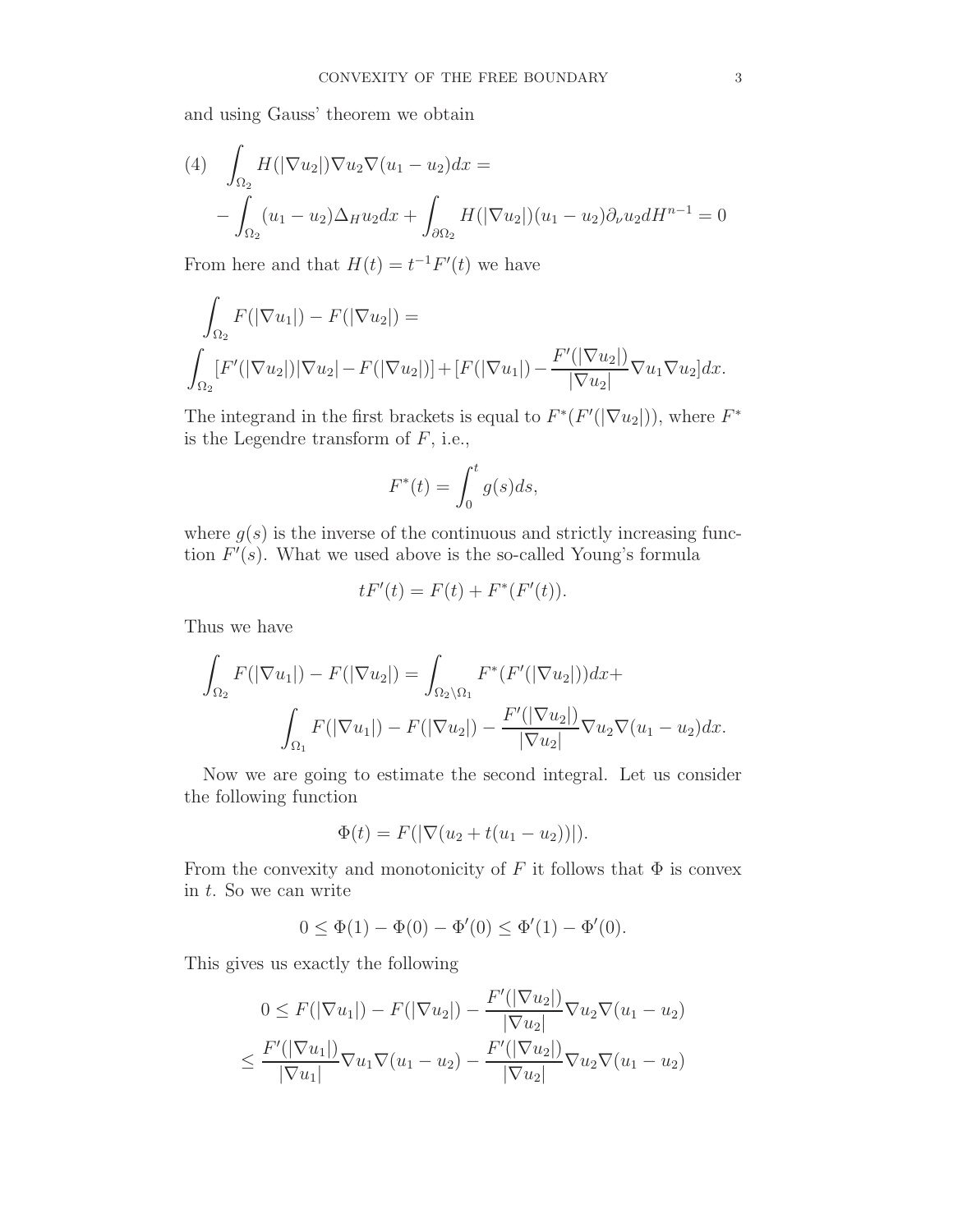in  $\Omega_1$ . Now we can continue as follows

$$
0 \leq \int_{\Omega_1} F(|\nabla u_1|) - F(|\nabla u_2|) - \frac{F'(|\nabla u_2|)}{|\nabla u_2|} \nabla u_2 \nabla (u_1 - u_2)
$$
  

$$
\leq \int_{\Omega_1} \frac{F'(|\nabla u_1|)}{|\nabla u_1|} \nabla u_1 \nabla (u_1 - u_2) - \frac{F'(|\nabla u_2|)}{|\nabla u_2|} \nabla u_2 \nabla (u_1 - u_2) dx
$$

and by using (4) we get that the last term equals

$$
\int_{\Omega_1} \frac{F'(|\nabla u_1|)}{|\nabla u_1|} \nabla u_1 \nabla (u_1 - u_2) dx + \int_{\Omega_2 \setminus \Omega_1} \frac{F'(|\nabla u_2|)}{|\nabla u_2|} \nabla u_2 \nabla (u_1 - u_2) dx
$$

$$
= \int_{\partial \Omega_1 \setminus \partial \Omega_2} u_2(H(|\nabla u_1|) \partial_\nu u_1 - H(|\nabla u_2|) \partial_\nu u_2) dH^{n-1}
$$

Hence we have proved the following lemma.

**Lemma 1.** If  $u_2$  is the H-harmonic extension of  $u_1$  from  $\Omega_1$  to  $\Omega_2$  then

$$
(5) \quad 0 \leq \int_{\Omega_2} F(|\nabla u_1|) - F(|\nabla u_2|) dx - \int_{\Omega_2 \setminus \Omega_1} F^*(F'(|\nabla u_2|)) dx \leq
$$

$$
\int_{\partial \Omega_1 \setminus \partial \Omega_2} u_2[H(|\nabla u_1|) \partial_\nu u_1 - H(|\nabla u_2|) \partial_\nu u_2] dH^{n-1}.
$$

Let us denote by

$$
G(t) := F^*(F'(t)).
$$

Note that G is continuous, monotone increasing on  $[0, +\infty)$ ,  $G(0) = 0$ and

$$
G'(t) = tF''(t) \ge 0.
$$

**Remark 2.** From now on we will consider the classical case  $F(t) = t^p$ ,  $p > 1$ . That means

(6) 
$$
G(t) = (p-1)t^p.
$$

## 3. THE HOPF LEMMA FOR  $p$ -HARMONIC FUNCTIONS IN DOMAINS WITH  $C^{1,Dini}$  BOUNDARY

Here we prove that if the boundary of the domain is  $C^{1, Dini}$  near some point  $y$  on the boundary and a p-harmonic function has its minimum at that point, then the gradient of the function is strictly positive. We was not able to find a reference for this, probably known, result. Anyway the proof presented here, which uses an elegant barrier construction, seems to be quite interesting.

Let us take the function  $w$  to be the minimizer of the Dirichlet integral in  $\{v \in H_0^1(\Omega) | v \equiv 1 \text{ on } K\}$ , where K and  $\Omega$  are convex domains with  $C^{1,Dini}$  boundary and  $K \in \Omega$ . Thus we have  $\Delta w = 0$  in  $\Omega \backslash K$ . From the Hopf lemma for harmonic functions (see [W]) we know that  $\nabla w(x) \neq 0$ , for any  $x \in \Omega\backslash \overline{K}$ . Now we will prove the existence of a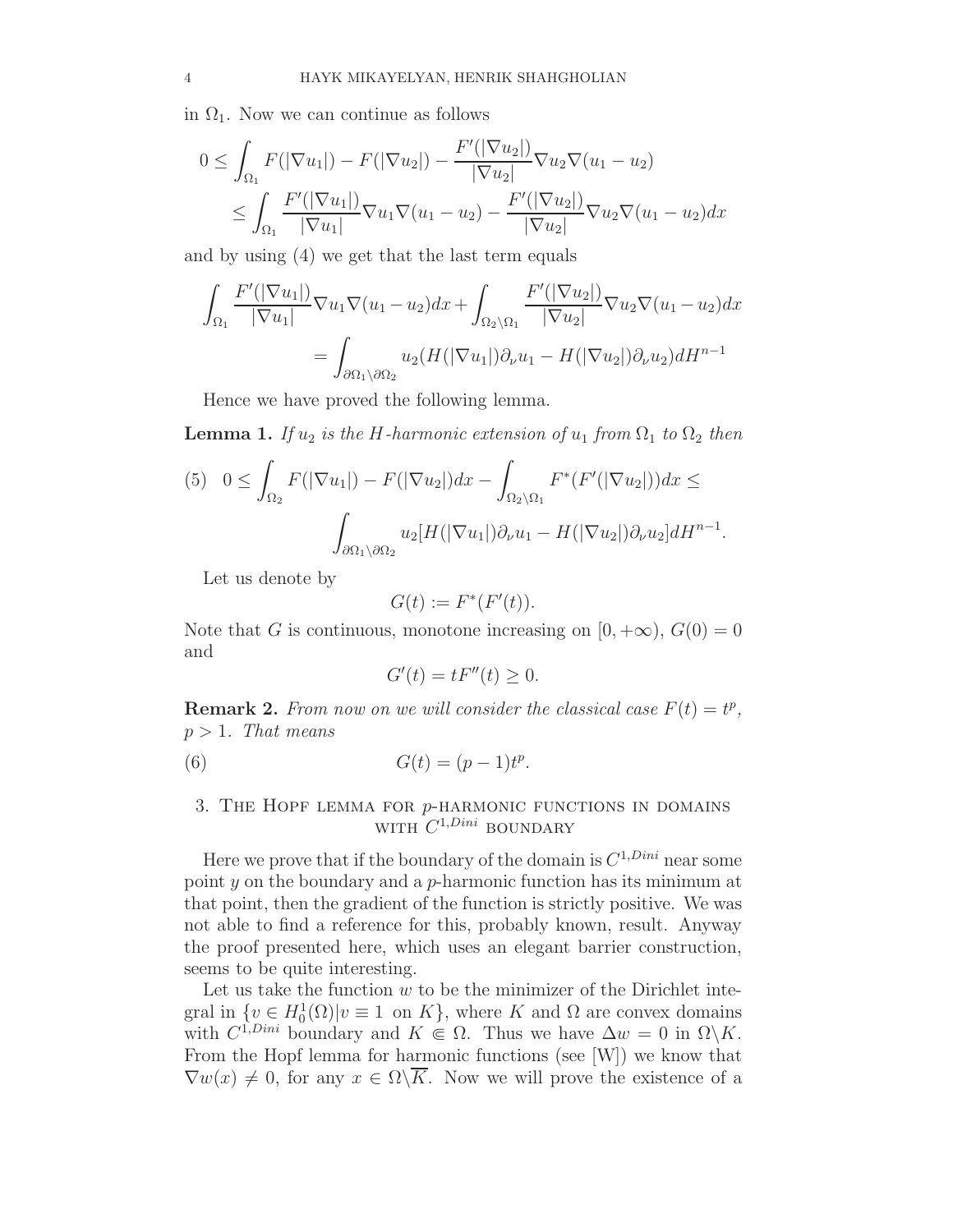smooth, convex function  $f : [0,1] \rightarrow [0,1]$ ,  $f(0) = 0$ ,  $f(1) = 1$  such that

$$
\Delta_p f(w) \ge 0
$$

in  $\Omega \backslash \overline{K}$  and  $0 < f'(t) < +\infty$  for all  $t \in [0, 1]$ . This will mean that the function  $f(w)$  is a sub-solution for  $\Delta_p$  and has non-vanishing gradient, thus it will work as a standard barrier function.

We have

$$
\Delta_p f(w) = p|\nabla f(w)|^{p-2} \Delta f(w) + p(p-2)|\nabla f(w)|^{p-4} \Delta_\infty f(w),
$$

where  $\Delta_{\infty} v = \sum_{i,j} v_{ij} v_i v_j$  is the well known infinity Laplace operator. On the other hand

$$
\nabla f(w) = f'(w)\nabla w,
$$

$$
\Delta f(w) = f'(w)\Delta w + f''(w)|\nabla w|^2 = f''(w)|\nabla w|^2,
$$

 $\Delta_{\infty} f(w) = (f'(w))^3 \Delta_{\infty} w + (f'(w))^2 f''(w) |\nabla w|^4.$ 

So we need to find a function  $f$  such that

$$
\Delta_p f(w) = pf''(w) f'(w)^{p-2} |\nabla w|^p +
$$
  
 
$$
p(p-2)(f'(w)|\nabla w|)^{p-4} ((f'(w))^3 \Delta_\infty w + (f'(w))^2 f''(w)|\nabla w|^4) \ge 0,
$$

or

(7) 
$$
\frac{f''(w)}{f'(w)} \ge \frac{2-p}{p-1} |\nabla w|^{-4} \Delta_{\infty} w.
$$

We see that for  $p \geq 2$  we can take  $f(t) \equiv t$ . This follows also from the monotonicity with respect to  $p$  of the  $p$ -potentials in convex rings proved in [MPS].

In case  $1 < p < 2$  we continue as follows. We have from [W] that the the derivatives of  $w$  are continuous up to the boundary and do not vanish. Moreover we have bounds for the second derivatives of  $w$ near the boundary. Comming back to our case there exists a function  $\zeta(t) \in L^1((0,1)) \cap C((0,1))$  such that  $|\nabla w|^{-4}|\Delta_\infty w| \leq \zeta(w)$  in  $\Omega\setminus\overline{K}$ . Let us now integrate (7) in  $w \in [t, 1]$ ,

$$
\int_{t}^{1} \frac{f''(\tau)}{f'(\tau)} d\tau = \int_{f'(t)}^{f'(1)} \frac{ds}{s} \ge \frac{2-p}{p-1} \int_{t}^{1} \zeta(\tau) d\tau.
$$

Thus we can take for instance

$$
f(t) = c \int_0^t \exp\left(-\frac{2-p}{p-1} \int_\tau^1 \zeta(s) ds\right) d\tau,
$$

where the constant  $c > 0$  is chosen to get  $f(1) = 1$ .

We have proved the following lemma.

**Lemma 3.** Assume  $u$  is a p-harmonic function in the domain  $U$ . Further assume  $y \in \partial U$ ,  $\partial U$  is locally  $C^{1,Dini}$  near y and  $u(x) \ge u(y)$  for all  $x \in U$ . Then  $|\nabla u(y)|$  exists and does not vanish.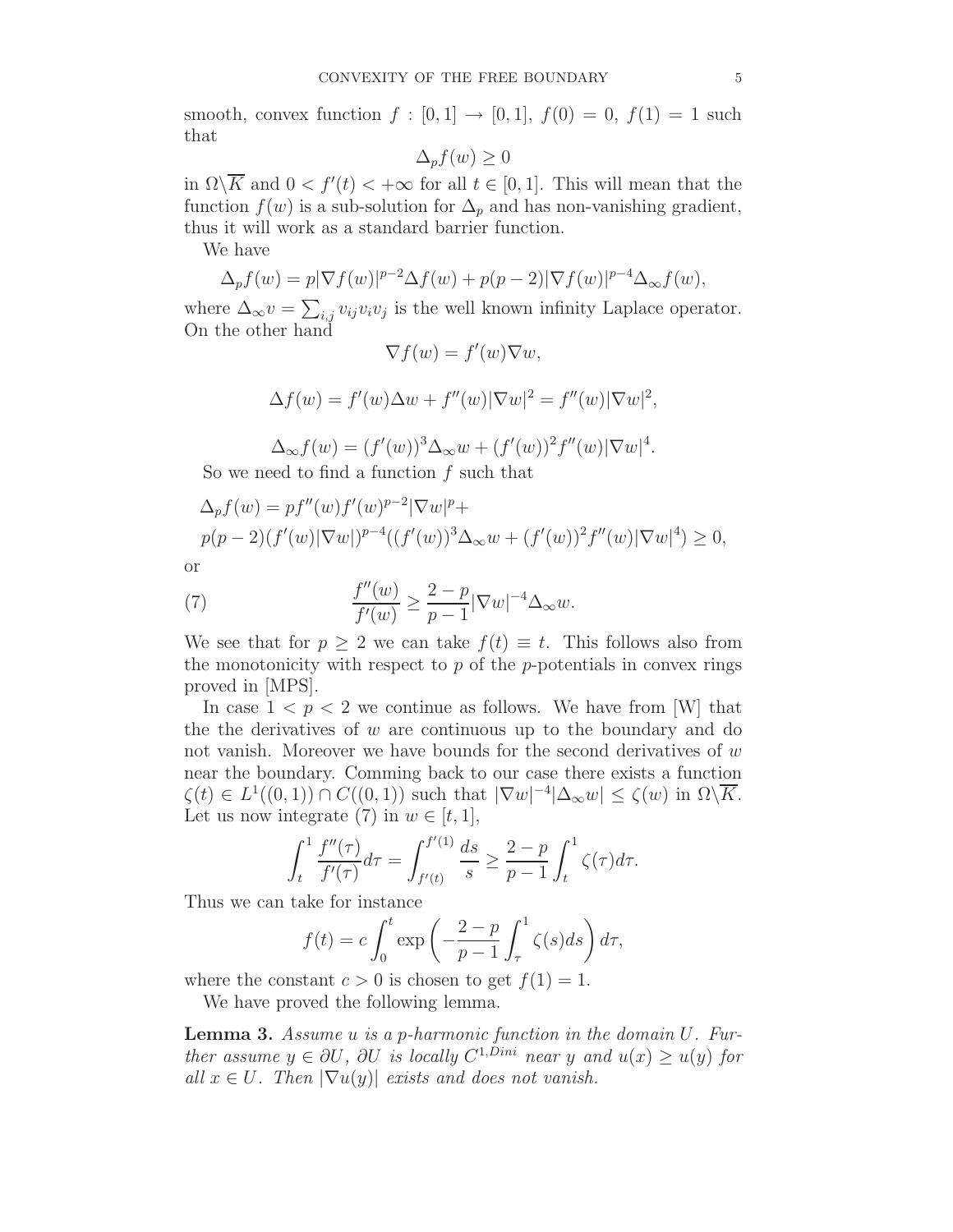**Remark 4.** Note that the function  $1 - f(w)$  is a super-solution for  $\Delta_p$  in  $\Omega\backslash\overline{K}$  and gives us bounds from above for the gradient of a pharmonic function at the minimum point on the  $C^{1, Dini}$  boundary.

#### 4. The free boundary condition

Let us recall the definition of the weak (viscosity) sub- and super solutions of free boundary relations, as it is defined in [ACKS].

**Definition 5.** A surface S given by a graph of a continuous function  $x_n = f(x_1, \ldots, x_{n-1}),$  defined on a open set  $V \subset \mathbb{R}^{n-1}$ , is a weak (viscosity) sub- (super-) solution of the relation

$$
\kappa(S) = g,
$$

where g is a continuous function defined on S, if for every graph  $S_Q$  of quadratic polynomial  $x_n = Q(x_1, \ldots, x_{n-1})$  we have

 $\kappa(S_Q)(x_0) \geq g(x_0)$ , (respectively, <)

whenever  $x_0$  is a local minimum (maximum) of  $Q - f$ . A surface S is called a weak solution, if it is both a weak sub- and super-solution.

**Lemma 6.** Let u be the minimizer of  $(1)$ . Then  $\Gamma^*$  is a weak (viscosity) solution of the free boundary relation

(8) 
$$
G(|\nabla u|) = (p-1)|\nabla u|^p = \kappa(\Gamma^*).
$$

Moreover on  $\overline{\Omega}_+ \cap \partial B_R$  we have pointwise the inequality

(9) 
$$
G(|\nabla u|) = (p-1)|\nabla u|^p \ge \kappa(\partial B_R).
$$

**Proof.** Assume  $\Gamma^*$  is given by a graph of a continuous function  $x_n =$  $f(x_1, \ldots, x_{n-1}), f(0) = |\nabla f(0)| = 0$  and the outward (with respect to  $\Omega_u$ ) normal at 0 is  $(0, \ldots, 0, 1)$ . Further assume that that the graph S of the quadratic polynomial  $x_n = Q(x_1, \ldots, x_{n-1})$  touches  $\Gamma^*$  from inside (below). Let us consider the set  $\Omega_t := \Omega_u \cup (\{x_n < Q(x_1, \ldots, x_{n-1}) + t\} \cap$  $(B_{r_0}), r_0 > 0$  small, and the minimizer  $u_t$  of (3) over  $\{v \in H_0^1(\Omega_t)|v = 0\}$ 1 in K}. Note that  $u_t$  is the H-harmonic extension of u from  $\Omega_u$  to  $\Omega_t$ .

Since  $u$  is a (local) minimizer we have that for small  $t$ 

$$
I(u) - I(u_t) \leq 0.
$$

Taking  $d_t(x) := dist(x, S_t)$ , where  $S_t := \{x_n = Q(x_1, ..., x_{n-1}) + t\},$ and  $V_t := \Omega_t \backslash \Omega_u$  we get that

$$
\int F(|\nabla u|)dx - \int F(|\nabla u_t|)dx \le H^{n-1}(S_t \setminus \Omega_u) - H^{n-1}(\Gamma \cap \Omega_t) \le
$$
  

$$
-\int_{\partial V_t} \partial_{\nu} d_t dH^{n-1} = -\int_{V_t} \Delta d_t dx,
$$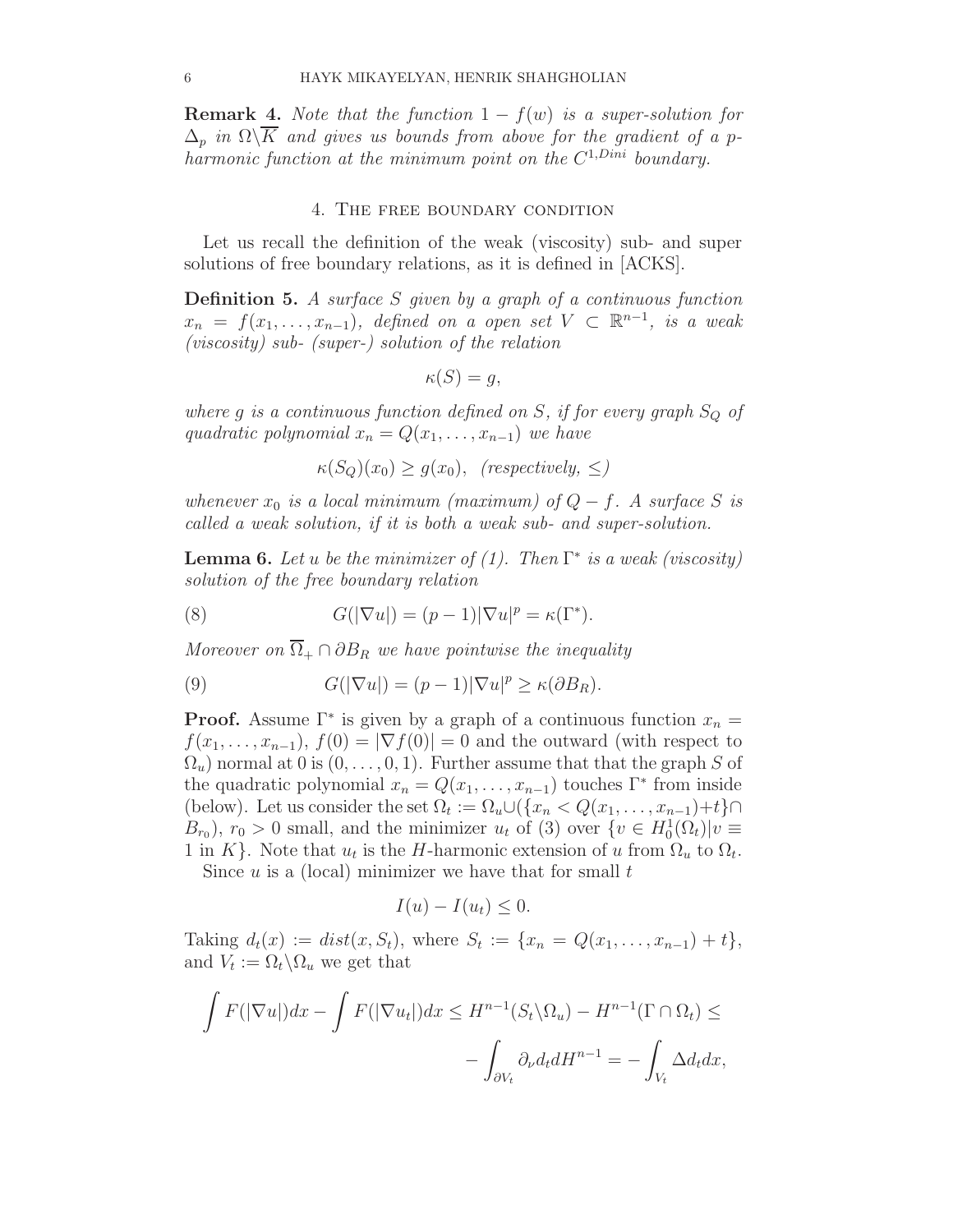where in the second inequality we use the fact that  $\partial_{\nu} d_t \leq 1$ . On the other hand from the first inequality in Lemma 1

$$
\int_{V_t} G(|\nabla u_t|) dx \leq \int F(|\nabla u|) dx - \int F(|\nabla u_t|) dx,
$$

thus

$$
|V_t|^{-1} \int_{V_t} G(|\nabla u_t|) dx \le -|V_t|^{-1} \int_{V_t} \Delta d_t dx.
$$

Letting  $t \to 0$  we obtain

$$
G(|\nabla u(0)|) \le \kappa(S_Q)(0),
$$

thus Γ<sup>∗</sup> is a weak sub-solution. Here we used the continuity of the gradient, the proof follows from Lemma 7 and Remark 4.

To obtain that Γ<sup>∗</sup> is a weak super-solution we take a quadratic polynomial  $Q$ , which touches  $\Gamma^*$  at 0 locally from outside and consider the set  $\Omega_{-t} := \Omega_u \setminus (B_{r_0} \cap \{x_n > Q(x_1, \ldots, x_{n-1}) - t\})$ . Analogously to the previous case we assume  $u_{-t}$  is the minimizer of (3) over  $\{v \in H_0^1(\Omega_{-t}) | v \equiv 1 \text{ in } K\}$  and take  $V_{-t} = \Omega_u \backslash \Omega_{-t}$  and  $d_{-t}$  and  $S_{-t}$  as above. Similarly to the previous case we have

$$
\int F(|\nabla u|)dx - \int F(|\nabla u_{-t}|)dx \le H^{n-1}(S_{-t} \cap \Omega_u) - H^{n-1}(\Gamma \backslash \Omega_{-t}) \le
$$

$$
-\int_{\partial V_{-t}} \partial_{\nu} d_{-t} dH^{n-1} = -\int_{V_{-t}} \Delta d_{-t} dx.
$$

Since now u is the H-harmonic extension of  $u_{-t}$  we have to use the second inequality in Lemma 1

$$
-\int_{V_{-t}} G(|\nabla u|) dx - \int_{S_{-t} \cap \Omega_u} u[H(|\nabla u_{-t}|) \partial_\nu u_{-t} - H(|\nabla u|) \partial_\nu u] dH^{n-1} \leq \int F(|\nabla u|) dx - \int F(|\nabla u_{-t}|).
$$

We thus obtain

$$
|V_{-t}|^{-1} \int_{V_{-t}} G(|\nabla u|) dx +
$$
  
\n
$$
|V_{-t}|^{-1} \int_{S_{-t} \cap \Omega_u} u[H(|\nabla u_{-t}|) \partial_\nu u_{-t} - H(|\nabla u|) \partial_\nu u] dH^{n-1} \ge
$$
  
\n
$$
|V_{-t}|^{-1} \int_{V_{-t}} \Delta d_{-t} dx \to_{t \to 0} \kappa(S_Q)(0).
$$

Plugging in  $H(t) = pt^{p-2}$  we see that to complete the proof it is enough to check that

$$
|V_{-t}|^{-1} \int_{S_{-t} \cap \Omega_u} u[p|\nabla u_{-t}|^{p-2} \partial_\nu u_{-t} - p|\nabla u|^{p-2} \partial_\nu u] dH^{n-1} \to_{t \to 0} 0.
$$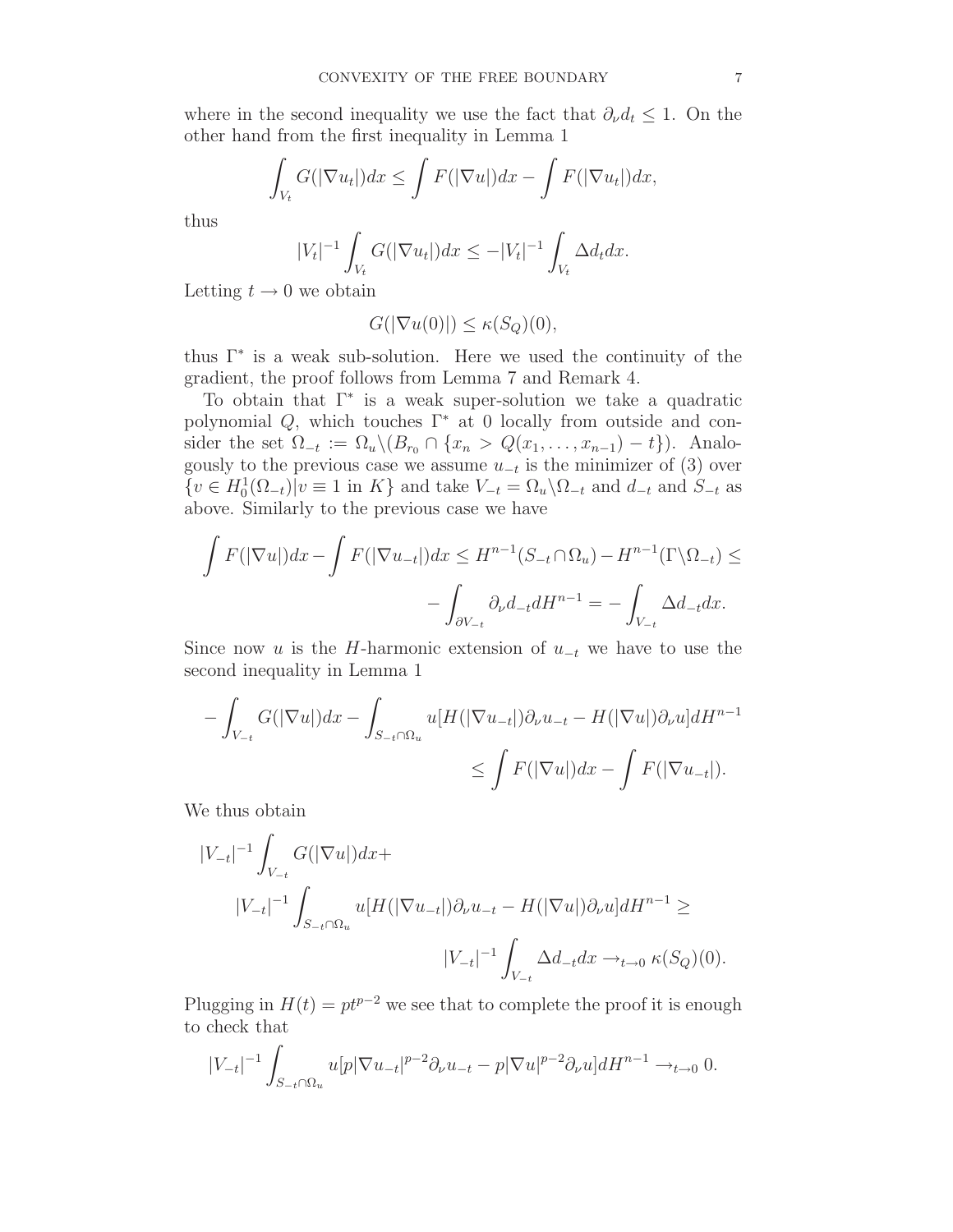Let us take  $S_{-t}^{\epsilon} := \{x \in S_{-t} | dist(x, \Gamma) > \epsilon \sqrt{t}\}.$  Then since u and  $u_{-t}$ are Lipschitz functions ([Maz])

$$
\Big|\int_{(S_{-t}\cap\Omega_u)\backslash S^{\epsilon}_{-t}}u[p|\nabla u_{-t}|^{p-2}\partial_{\nu}u_{-t}-p|\nabla u|^{p-2}\partial_{\nu}u]dH^{n-1}\Big|
$$

and we need to show that

$$
|p|\nabla u_{-t}|^{p-2}\partial_{\nu}u_{-t} - p|\nabla u|^{p-2}\partial_{\nu}u| < c(\epsilon, t)
$$

on  $S_{-t}^{\epsilon} \cap \Omega_u$ , where  $c(\epsilon, t) \to_{t \to 0} 0$  for every fixed  $\epsilon$ . This fact follows from the next lemma, which is the complete analogue of Lemma 6.3 from [ACKS].  $\Box$ 

#### Lemma 7.

$$
\partial_{\nu}u_{-t}(-te_n) \to \partial_{\nu}u(0) \text{ as } t \to 0.
$$

**Proof.** The proof follows the same lines as that of the proof of Lemma 6.3 from [ACKS].

From the linear growth near the boundary we have that

$$
u(x) = \alpha x_n^- + o(|x|), \ \ u_{-t}(x) = \beta(t)(x_n + t)^- + o(|x|)
$$

Observe that the Lipschitz continuity, Remark 4 and weak maximum principle for p-harmonic functions give that for some constant  $C > 0$ 

$$
|u - u_{-t}| \le Ct, \text{ in } \Omega_u.
$$

If we now consider the blow-up limits

$$
w_t(x) = \frac{u(tx)}{t}, \ \ v_t(x) = \frac{u_{-t}(tx)}{t},
$$

then as  $t \to 0$ , at least for a subsequence,  $w_t \to w_0 = \alpha x_n^-, v_t \to v_0 =$  $\beta_0(x_n+1)^-$  and  $|w_0-v_0| \leq C$  in  $\mathbb{R}^n$ . Hence  $\alpha = \beta_0$ .

Corollary 8. The non-vanishing of the gradient and its Hölder continuity up to the boundary (see [Li]) allows us to use the classical results from the theory of viscosity solutions of elliptic equations with Hölder continuous coefficients (see [CC]), which give that  $\Gamma^*$  is locally  $C^{2,1/2}$ and thus, by bootstrapping argument analytic. See also Corollary 6.4 in [ACKS].

**Remark 9.** The weak (viscosity) equality  $(8)$  we proved is true pointwise on Γ ∗ .

#### 5. A concavity result

From now on we denote by  $\kappa(\partial U)$  the interior mean curvature of the  $C^{1,1}$  part of the boundary of a domain U (in viscosity sense) as follows. Assume  $0 \in \partial U$  and the interior normal  $\nu_{\partial U}(0)$  shows in the direction of the e-axis. We take

$$
\kappa(\partial U)(0) := \inf_{\mathcal{A}\in\mathfrak{A}} \kappa(S_{\mathcal{A}})(0),
$$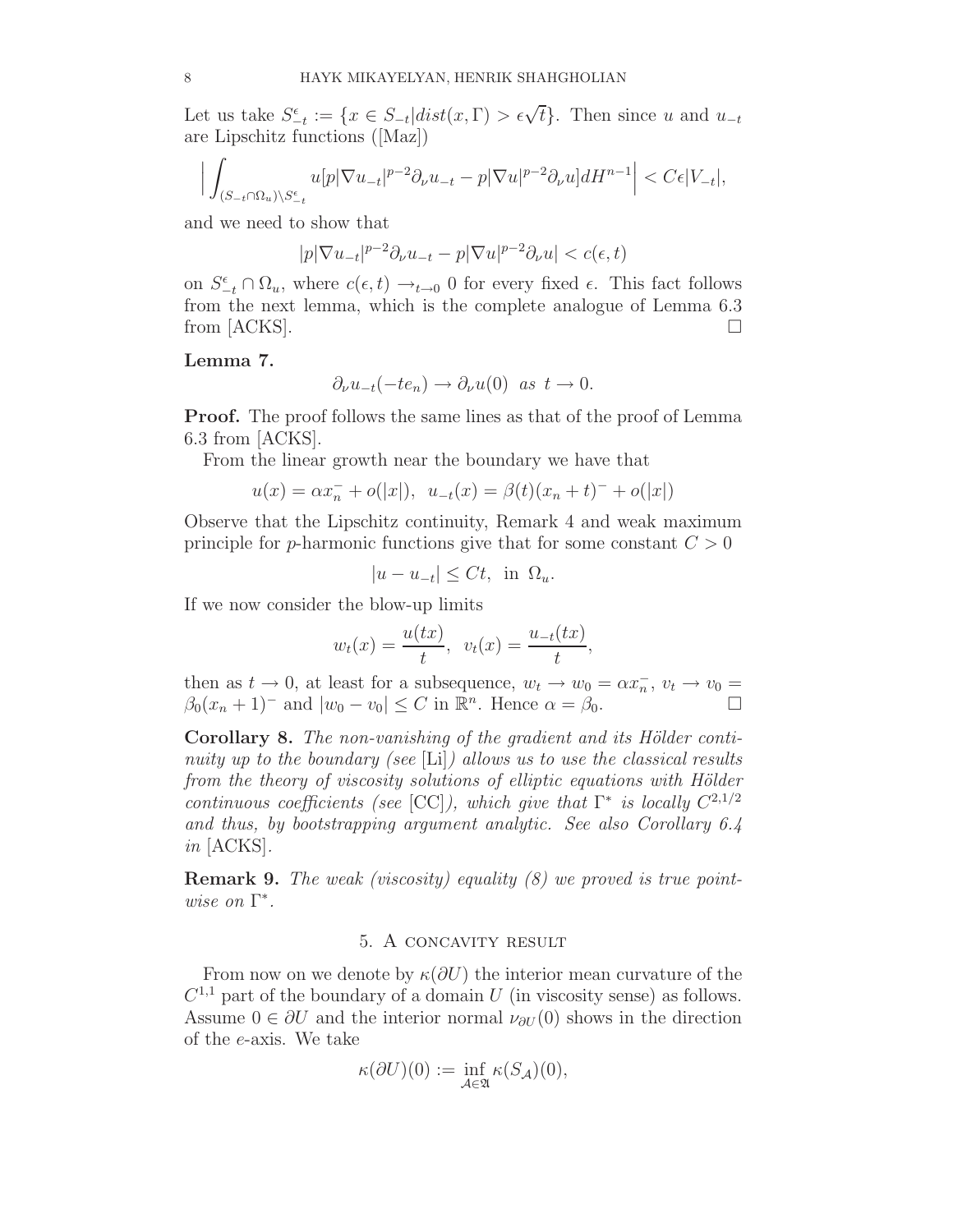where  $S_{\mathcal{A}} = \{(x, e) | e = \langle Ax, x \rangle\}$  and  $\mathfrak A$  is the set of all symmetric matrices A such that the set  $S_A$  (the graph of a quadratic polynomial) locally touches ∂U from inside.

Let us consider the convex hull  $cov(U)$  of a (non-convex) set U with  $C^2$  boundary. Note that then  $cov(U)$  has a  $C^{1,1}$  boundary. For notational reasons let us assume  $U \subset \mathbb{R}^{n+1} = \{(x, e) | x \in \mathbb{R}^n, u \in \mathbb{R}\}.$ 

The following lemma will be useful.

**Lemma 10.** The function  $\kappa(\partial cov(U))(x)$  is upper semi-continuous on  $\partial cov(U)$ .

Assume we have a point  $x_0 \in \partial cov(U) \backslash \partial U$  then there are points  $y_0, z_0 \in \partial cov(U) \cap \partial U$  such that  $y_0, x_0$  and  $z_0$  lay on a line.

Lemma 11. The function

$$
\frac{1}{\kappa(\partial cov(U))}(x)
$$

is concave on  $(y_0, z_0)$ . Moreover if  $\kappa(x) = 0$  for some  $x \in (y_0, z_0)$  then  $\kappa(x) = 0$  for all  $x \in (y_0, z_0)$ .

Proof. We need to show that

$$
\frac{1}{\kappa(\partial \text{cov}(U))} \left( \frac{x^1 + x^2}{2} \right) \ge \frac{1}{2} \left( \frac{1}{\kappa(\partial \text{cov}(U))} (x^1) + \frac{1}{\kappa(\partial \text{cov}(U))} (x^2) \right)
$$

for all  $x^1, x^2 \in (y_0, z_0)$ . Without loss of generality we can assume  $x^{1} = (-1, 0, \ldots, 0)$  and  $x^{2} = (1, 0, \ldots, 0)$ . Further assume that graphs of quadratic polynomials

$$
u = \langle A_1(x - x^1), (x - x^1) \rangle
$$
 and  $u = \langle A_2(x - x^2), (x - x^2) \rangle$ 

given by positive symmetric matrices  $A_1$  and  $A_2$  locally touch the boundary  $\partial cov(U)$  from inside and  $0 < \text{Tr} \mathcal{A}_i - \kappa(x^i) < \epsilon$  for  $i = 1, 2$ .

Since  $x^1, x^2$  lie on the  $x_1$  axis we can assume that for  $i = 1, 2$ 

$$
A_i = \left(\begin{array}{ccc} a_i & 0 & \dots & 0 \\ 0 & & & \\ \vdots & & \mathcal{B}_i & \\ 0 & & & \end{array}\right),
$$

where  $\mathcal{B}_i$  are positive symmetric matrices and  $0 < a_i < \epsilon$ .

Let us now consider the sets

$$
\{(-1, x', e)|e\rangle \langle \mathcal{B}_1 x', x'\rangle\} \text{ and } \{(1, x', e)|e\rangle \langle \mathcal{B}_2 x', x'\rangle\},\
$$

which touch the boundary of  $cov(U)$  from inside locally at the points  $x^1$  and  $x^2$  respectively. Here  $x' = (x_2, \ldots, x_n)$ . We will now "calculate" the intersection of the convex hull of this two sets with the plane  ${x|x_1 = 0}$ . This will locally touch the boundary  $\partial cov(U)$  from inside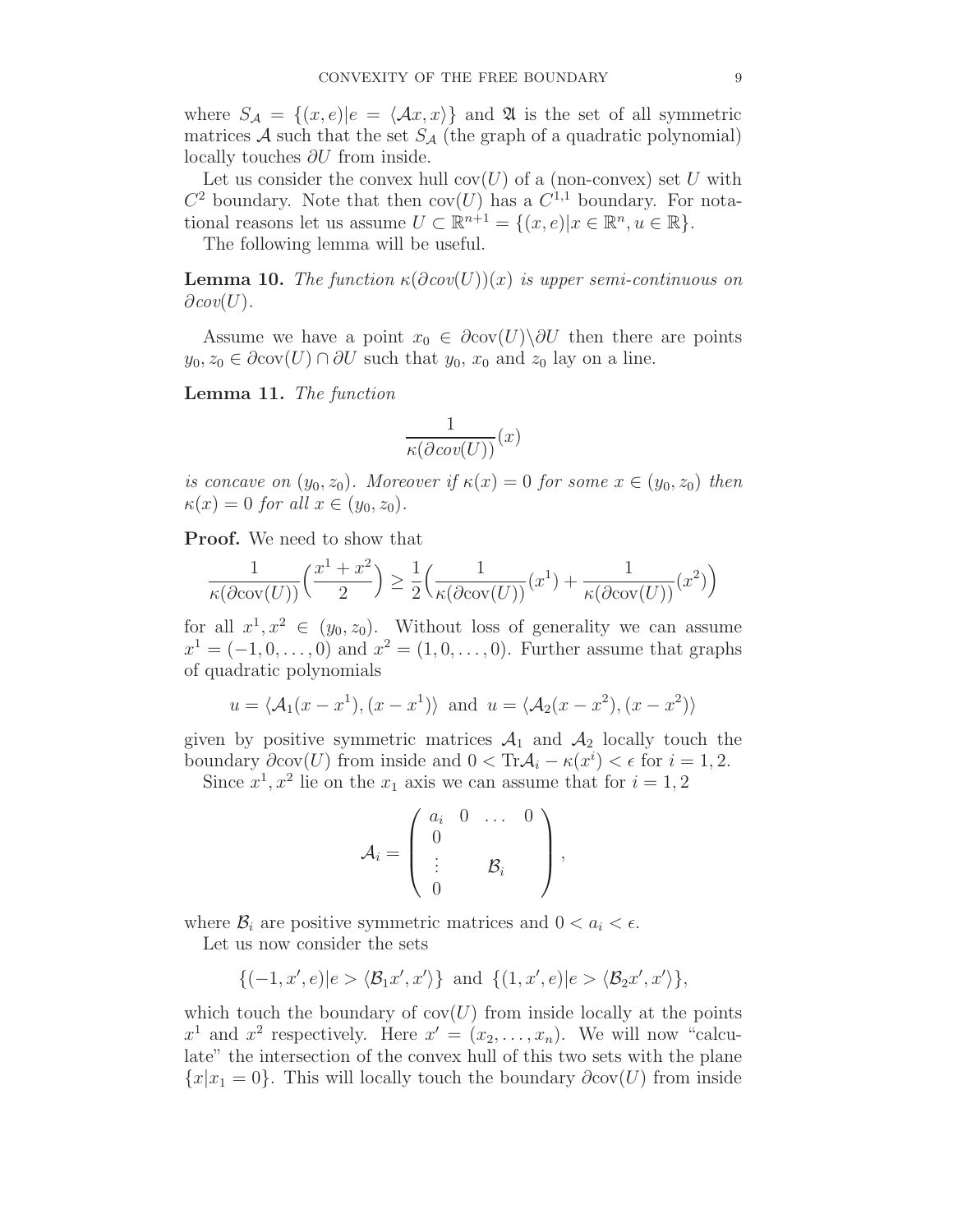

FIGURE 1. Convex hull of two parabolas

and give us the desired estimate on the mean curvature. The intersection of the convex hull of these two sets with the mentioned plane is  $\{(0, x', e)|e > u(x')\},$  where

(10) 
$$
u(x') = \inf_{y'+z'=2x'} \frac{1}{2} (\langle \mathcal{B}_1 y', y' \rangle + \langle \mathcal{B}_2 z', z' \rangle).
$$

We are going to calculate explicitly the expression on the right hand side. So for each  $x'$  we are looking for the minimum of the following function

$$
w_{x'}(y') = \frac{1}{2}(\langle \mathcal{B}_1 y', y' \rangle + \langle \mathcal{B}_2(2x' - y'), 2x' - y' \rangle).
$$

After differentiation in  $y'$  and some (simple) calculations we get that the infimum in (10) is attained at the values

$$
y'=2(\mathcal{B}_1+\mathcal{B}_2)^{-1}\mathcal{B}_2x'
$$

and

$$
z' = 2x' - y' = 2(\mathcal{B}_1 + \mathcal{B}_2)^{-1}\mathcal{B}_1x'.
$$

Substituting now the values of  $y'$  and  $z'$  into (10) and using the identity

$$
\mathcal{B}_1(\mathcal{B}_1+\mathcal{B}_2)^{-1}\mathcal{B}_2=(\mathcal{B}_1^{-1}+\mathcal{B}_2^{-1})^{-1}
$$

we get

$$
u(x') = 2\langle (\mathcal{B}_1^{-1} + \mathcal{B}_2^{-1})^{-1}x', x'\rangle.
$$

Note that the invertibility of  $\mathcal{B}_1 + \mathcal{B}_2$  and  $\mathcal{B}_1^{-1} + \mathcal{B}_2^{-1}$  follows from the strict positivity of all eigenvalues of  $\mathcal{B}_1, \mathcal{B}_2$ . In three dimensions, when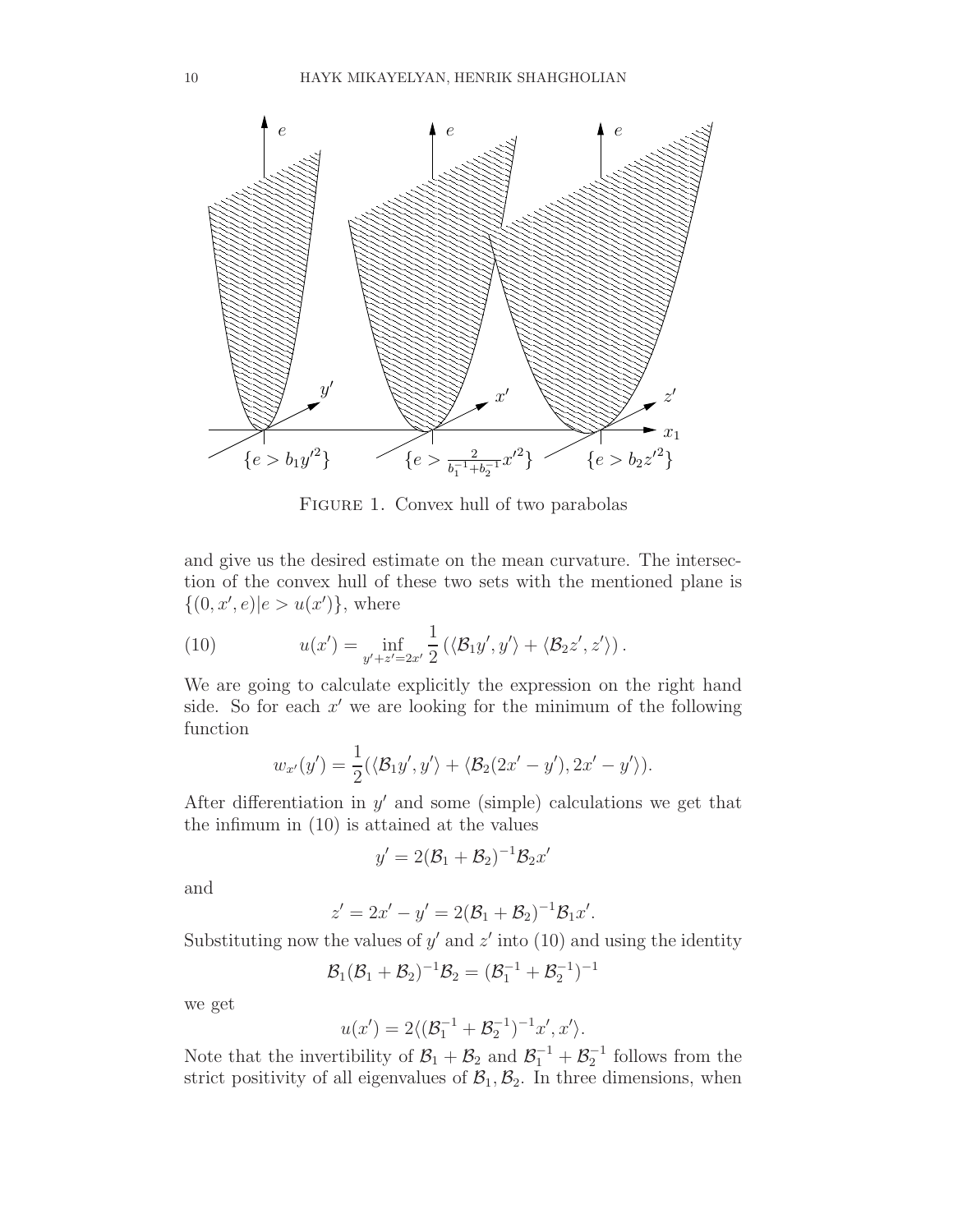matrices  $\mathcal{B}_1, \mathcal{B}_2$  are given by positive numbers  $b_1, b_2$ , this interesting result is illustrated in Figure 1.

The proof now follows from the inequalities bellow:

$$
(11) \frac{2}{\kappa(\partial \text{cov}(U))} \left(\frac{x^1 + x^2}{2}\right) \ge \frac{1}{\text{Tr}(\mathcal{B}_1^{-1} + \mathcal{B}_2^{-1})^{-1}} \ge \frac{1}{\text{Tr}\mathcal{B}_1} + \frac{1}{\text{Tr}\mathcal{B}_2}
$$

$$
\ge \frac{1}{\kappa(\partial \text{cov}(U))(x^1) + \epsilon} + \frac{1}{\kappa(\partial \text{cov}(U))(x^2) + \epsilon}.
$$

Note that  $\epsilon > 0$  is arbitrary small and we have the first and the third inequalities in (11) by the construction of  $\mathcal{B}_1, \mathcal{B}_2$  and from the properties of the convex hull. The second inequality seems to be classical, but we could not find a reference for that: the proof is given in the Appendix.  $\Box$ 

#### 6. Convexity of the free boundary

In the proof of the key Lemma 13 we will use the following lemma from [LS]. Let  $K \subset U$  be a compact convex set, U be open and non-convex and  $cov(U)$  be the convex hull of U. Further assume that the function u minimizes the functional (3) over the set  $\{v \in$  $H_0^1(\text{cov}(U))|v \equiv 1 \text{ on } K$  and that the segment  $[y_0, z_0] \subset \partial \text{cov}(U)$ . Then the following lemma is true.

Lemma 12. The function

$$
\frac{1}{|\nabla u|}(x)
$$

is convex on  $(y_0, z_0)$ .

This is due to the fact (see  $|L|$ ) that the level sets of a *p*-harmonic potential in a convex ring are convex.

The following lemma is the key to the proof of the main result.

**Lemma 13.** Let u be a (local) minimizer of (2) and denote by  $cov(\Omega)$ the convex hull of  $\Omega_u$ . Assume  $u^c$  be the minimizer of

(12) 
$$
\int_{cov(\Omega)\setminus K} |\nabla u(x)|^p dx
$$

over the set  $\{v \in H_0^1(cov(\Omega)) | v \equiv 1 \text{ on } K\}.$ 

Then  $\partial cov(\Omega)$  is a solution of the (pointwise) free boundary inequality

(13) 
$$
(p-1)|\nabla u^{c}(x)|^{p} \geq \kappa(\partial cov(\Omega)),
$$

where  $\kappa$  is the interior mean curvature.

**Remark 14.** Since at all points  $x \in \partial cov(\Omega) \cap \partial \Omega_u$  we have a supporting plane at  $\Omega_u$  and since the free boundary is an almost minimal surface (the blow-up is a plane or a minimal cone, see [Maz]) we get that

$$
\partial cov(\Omega) \cap \partial \Omega_u \subset \Gamma^*.
$$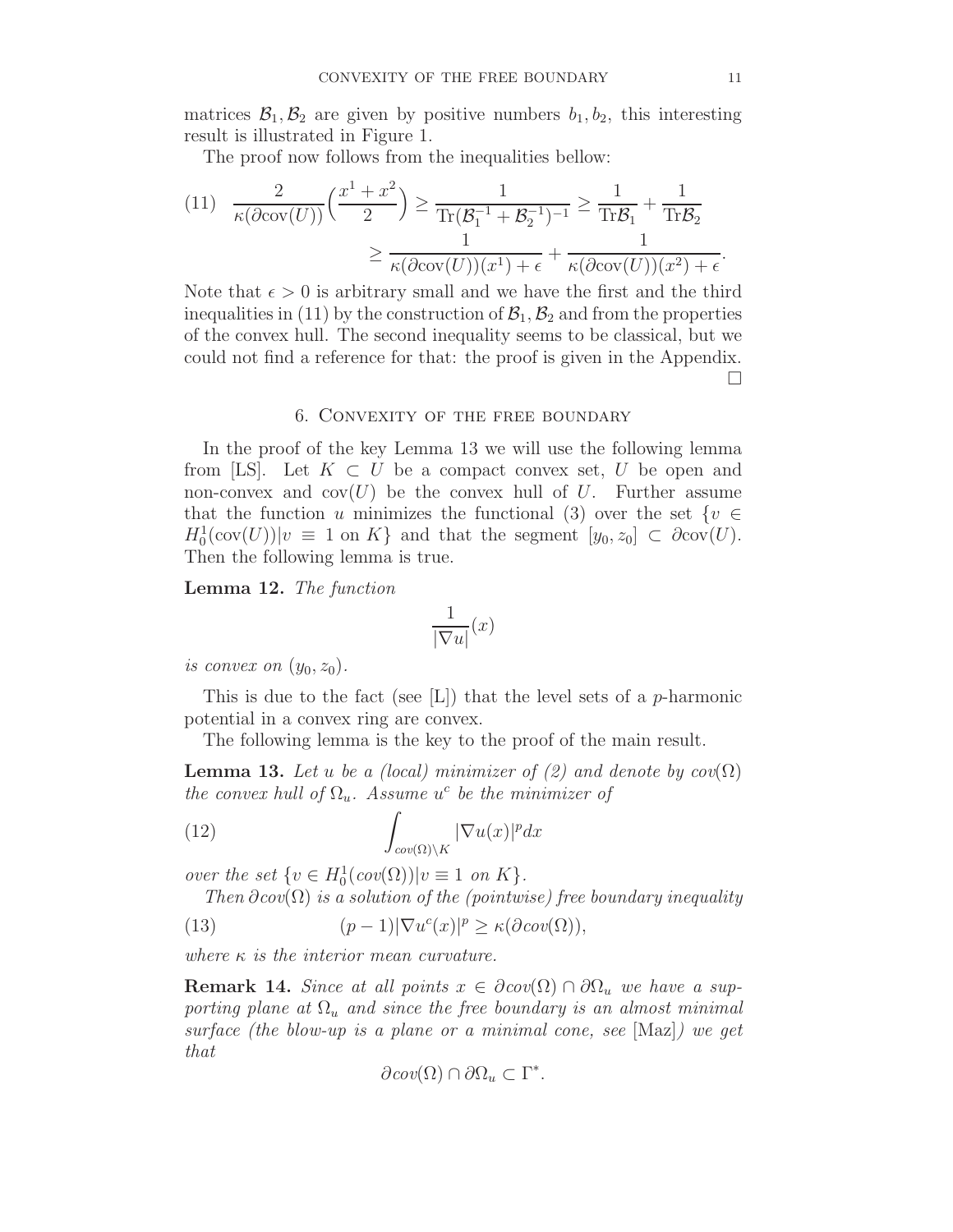**Proof.** We get the desired inequality on  $\partial cov(\Omega) \cap \partial \Omega_u$  from the maximum principle and Lemma 6.

Assume now that  $x_0 \in \partial cov(\Omega) \backslash \partial \Omega_u$ . From the definition of the convex hull follows that we can always write  $x_0 = \sum_{k=1}^m \alpha_k y_k$ ,  $y_k \in$  $\partial \text{cov}(\Omega) \cap \partial \Omega_u, \, \alpha_k > 0, \, \sum_{k=1}^m \alpha_k = 1, \, 2 \leq m \leq n.$ 

We proceed by induction in m. Assume there exist two points  $y_1, y_2 \in$  $\partial \text{cov}(\Omega) \cap \partial \Omega_u$  such that  $y_1, x_0$  and  $y_2$  lay on one line.

We need to show that

(14) 
$$
\frac{1}{p-1} \left( \frac{1}{|\nabla u^c(x)|} \right)^p - \frac{1}{\kappa(\partial \text{cov}(\Omega))(x_0)} \leq 0.
$$

We know that  $\frac{1}{|\nabla u^c(x)|}$  and thus  $\left(\frac{1}{|\nabla u^c(x)|}\right)^p$  is convex on  $[y_1, y_2]$ . Since (14) is true at the points  $y_1$  and  $y_2$  the proof follows from the concavity of  $\frac{1}{\kappa(\partial \text{cov}(\Omega))(x)}$  on the line segment  $(y_1, y_2)$  and its lower semi-continuity (Lemma 10).

The induction step  $m \Rightarrow m+1$  finishes the proof.

**Theorem.** If K is convex and u is a minimizer of (2) then  $\Omega_u$  is also convex.

**Proof.** Assume  $\Omega_u$  is not convex. Let us take  $u^c$  and  $cov(\Omega_u)$  as in Lemma 13 and assume  $0 \in \text{int}K$ . Further take  $u_r^c(x) := u^c(rx)$ ,  $cov(\Omega_u^r) = r^{-1} cov(\Omega_u)$  and  $0 < r_0 := \inf\{r > 0 | cov(\Omega_u^r) \subset \Omega_u\} < 1.$ Assume  $\partial cov(\Omega_u^{r_0})$  touches  $\partial\Omega_u$  at the point  $\tilde{x}$ . First note that as in Remark 14 we have that  $\partial\Omega_u$  is smooth near  $\tilde{x}$  and that  $\tilde{x}$  is not on  $\partial B_R$ . We have now

(15) 
$$
\kappa(\partial \text{cov}(\Omega_u^{r_0}))(\tilde{x}) \le r_0^{p-1}(p-1)|\nabla u_{r_0}^c|^p(\tilde{x}) \le
$$

$$
r_0^{p-1}(p-1)|\nabla u|^p(\tilde{x}) = r_0^{p-1}\kappa(\partial \Omega_u)(\tilde{x}),
$$

where the first inequality follows from Lemma 13, the second one from the comparison principle and the third one from Remark 9. On the other hand from the definition of  $r_0$  we get that  $\kappa(\partial cov(\Omega_u^{r_0}))(\tilde{x}) \geq$  $\kappa(\partial\Omega_u)(\tilde{x})$  and  $r_0 < 1$ , a contradiction.

Corollary 15. The free boundary is an analytic surface.

Corollary 16. Using the same method as in the proof of the theorem one can easily prove the uniqueness of the minimizer by a contradiction argument. Note that in the two-phase (interior) case (see [ACKS]) we do not have uniqueness.

Acknowledgement. The first author is grateful to Prof. S. Luckhaus for valuable discussions.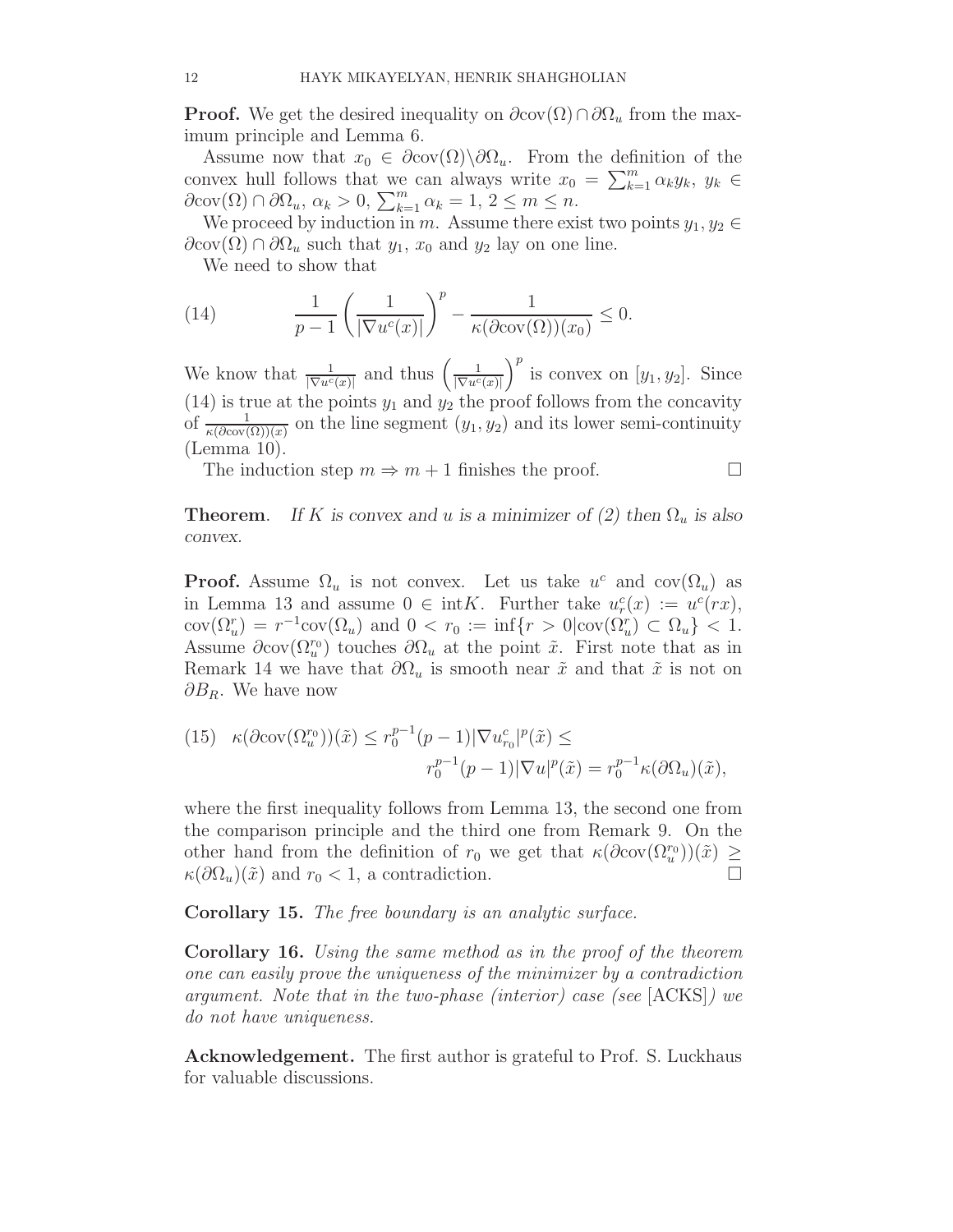#### Appendix

Let us for simplicity re-write the second inequality in (11) in the form

(16) 
$$
\frac{1}{\text{Tr}(\mathcal{B}_1 + \mathcal{B}_2)^{-1}} \ge \frac{1}{\text{Tr} \mathcal{B}_1^{-1}} + \frac{1}{\text{Tr} \mathcal{B}_2^{-1}},
$$

and denote by  $\lambda(C) = (\lambda_1(C), \ldots, \lambda_d(C))$  the eigenvalues of a  $d \times d$ (positive) symmetric matrix  $\mathcal C$  with  $\lambda_1(\mathcal C) \geq \lambda_2(\mathcal C) \geq \cdots \geq \lambda_d(\mathcal C)$ . We need to prove

$$
(17) \quad \text{Tr}(\mathcal{B}_1 + \mathcal{B}_2)^{-1} = \sum_{k=1}^d \frac{1}{\lambda_k (\mathcal{B}_1 + \mathcal{B}_2)} \le
$$
\n
$$
\left(\frac{1}{\sum_{k=1}^d \lambda_k (\mathcal{B}_1)^{-1}} + \frac{1}{\sum_{k=1}^d \lambda_k (\mathcal{B}_2)^{-1}}\right)^{-1} = \left(\frac{1}{\text{Tr} \mathcal{B}_1^{-1}} + \frac{1}{\text{Tr} \mathcal{B}_2^{-1}}\right)^{-1}
$$

The proof consists of two steps:

Step 1:

$$
\sum_{k=1}^d \frac{1}{\lambda_k(\mathcal{B}_1+\mathcal{B}_2)} \leq \sum_{k=1}^d \frac{1}{\lambda_k(\mathcal{B}_1)+\lambda_k(\mathcal{B}_2)}.
$$

Step 2:

(18) 
$$
\sum_{k=1}^{d} \frac{1}{\lambda_k + \mu_k} \le \left( \frac{1}{\sum_{k=1}^{d} \lambda_k^{-1}} + \frac{1}{\sum_{k=1}^{d} \mu_k^{-1}} \right)^{-1},
$$

where  $\lambda_k > 0, \ \mu_k > 0, \ k = 1, \dots, d.$ 

Proof of the Step 1. We use now the following notions from the theory of majorisation (see [S], [MO]). Let  $\mathbf{a} = (a_1, \ldots, a_d)$  and  $\mathbf{b} = (b_1, \ldots, b_d)$  be vectors in  $\mathbb{R}^d$  and denote by  $a_{[1]} \geq \cdots \geq a_{[d]}$  and  $b_{[1]} \geq \cdots \geq b_{[d]}$  the elements of the vectors **a** and **b** in the decreasing order. We say that **b** majorizes **a** and write

$$
(19) \t\t\ta \prec b
$$

if

$$
\sum_{k=1}^{d'} a_{[k]} \le \sum_{k=1}^{d'} b_{[k]}
$$

for  $1 \le d' \le d$  and equality holds if  $d' = d$ . Note that if  $\Phi$  is a convex function, then from (19) it follows

$$
\sum_{k=1}^d \Phi(a_k) \le \sum_{k=1}^d \Phi(b_k),
$$

(see [MO] p. 108). The proof of the Step 1 now follows from the convexity of  $\Phi(t) = t^{-1}$  for  $t > 0$  and the following fact proved in [Fan]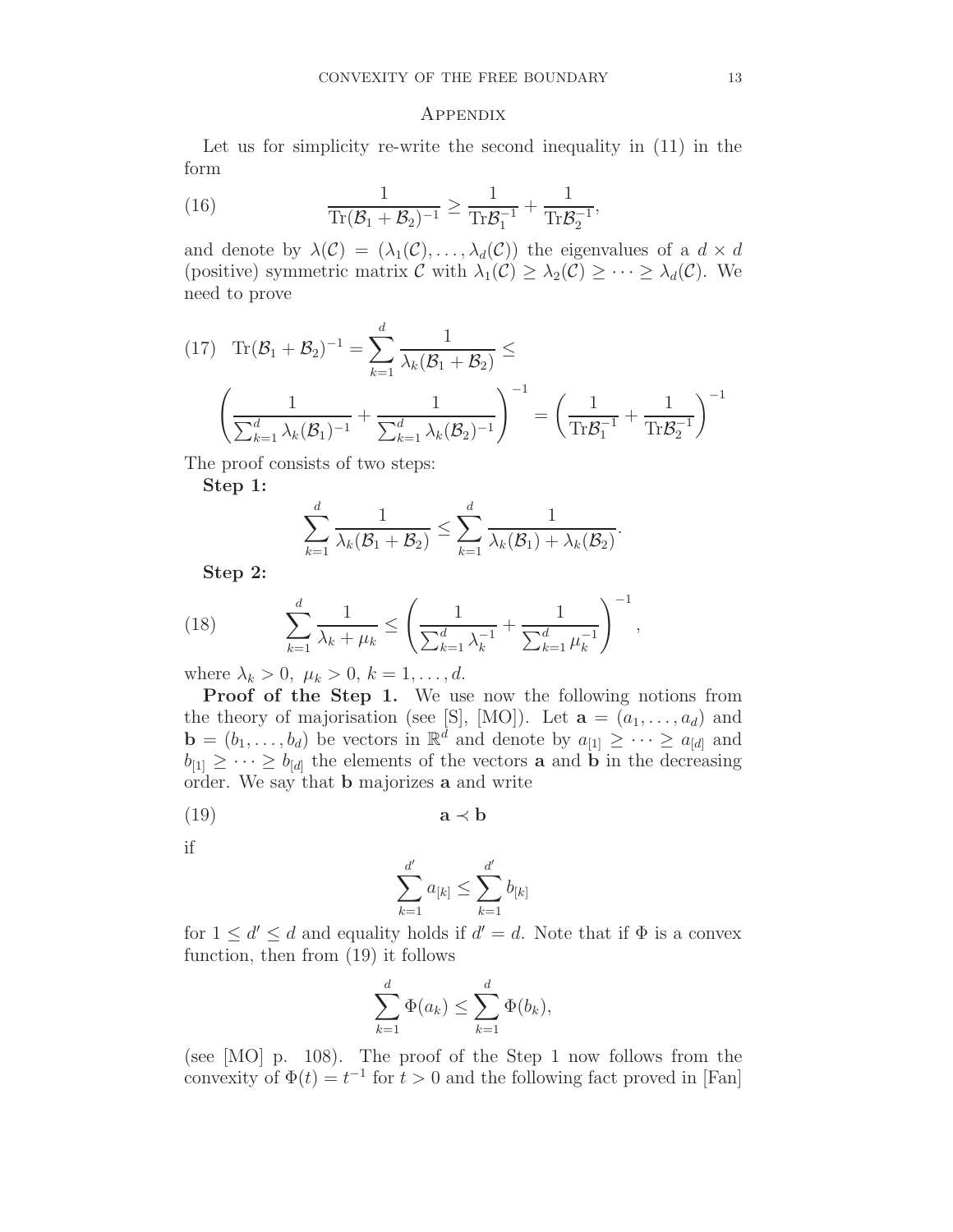(see also [MO] p. 241)

$$
\lambda(\mathcal{B}_1+\mathcal{B}_2)\prec\lambda(\mathcal{B}_1)+\lambda(\mathcal{B}_2).
$$

Proof of the Step 2. The proof of (18) is done by induction. The key step is the proof in  $d = 2$  case. We need to prove that

(20) 
$$
\frac{1}{\lambda_1 + \mu_1} + \frac{1}{\lambda_2 + \mu_2} \le \left( \frac{1}{\lambda_1^{-1} + \lambda_2^{-1}} + \frac{1}{\mu_1^{-1} + \mu_2^{-1}} \right)^{-1}.
$$

Without loss of generality we can assume that  $\lambda_1 + \mu_1 + \lambda_2 + \mu_2 = 1$ . If we now denote by

$$
\alpha := \lambda_1 + \lambda_2,
$$
  
\n
$$
\beta := \lambda_1 + \mu_2,
$$
  
\n
$$
\gamma := \lambda_1 + \mu_1,
$$

then (20) is equivalent to

$$
\alpha(1-\alpha+\gamma-\beta)(1-\gamma-\alpha+\beta)+(1-\alpha)(\alpha+\gamma+\beta-1)(\alpha-\gamma-\beta+1) \le 4\alpha(1-\alpha)\gamma(1-\gamma).
$$

Observe that for fixed  $\alpha$  and  $\gamma$  the expression on the right hand side is the maximum over  $\beta$  of the one on the left hand side.

Now we can easyly see how the induction step  $d \Rightarrow d+1$  works.

$$
\sum_{k=1}^{d+1} \frac{1}{\lambda_k + \mu_k} \le \left( \frac{1}{\sum_{k=1}^d \lambda_k^{-1}} + \frac{1}{\sum_{k=1}^d \mu_k^{-1}} \right)^{-1} + \frac{1}{\lambda_{d+1} + \mu_{d+1}} \le
$$

$$
\left( \frac{1}{\sum_{k=1}^{d+1} \lambda_k^{-1}} + \frac{1}{\sum_{k=1}^{d+1} \mu_k^{-1}} \right)^{-1},
$$

where in the second inequality we use the case  $d = 2$  proved above.

#### **REFERENCES**

- [A] A. Acker On the existence of convex classical solutions for multilayer free boundary problems with general nonlinear joining conditions Trans. Amer. Math. Soc. 350 (1998), no. 8, 2981-3020
- [ALL] O. Alvarez, J.-M. Lasry, P.-L. Lions Convex viscosity solutions and state constraints J. Math. Pures Appl., 76, 1997, 265-288
- [ACKS] I. Athanasopoulos, L. A. Caffarelli, C. Kenig, S. Salsa An area-Dirichlet integral minimization problem Comm. Pure Appl. Math. 54 (2001), no. 4, 479-499
- [CC] L. A. Caffarelli, X. Cabré Fully nonlinear elliptic equations American Mathematical Society Colloquium Publications, 43. AMS, Providence, R.I., 1995
- [EG] L. C. Evans, R. F. Gariepy Measure theory and fine properties of functions Studies in Advanced Mathematics. CRC Press, Boca Raton, FL, 1992
- [Fan] Ky Fan On a theorem of Weyl concerning eigenvalues of linear transformations. I. Proc. Nat. Acad. Sci. U. S. A. 35, (1949). 652–655.